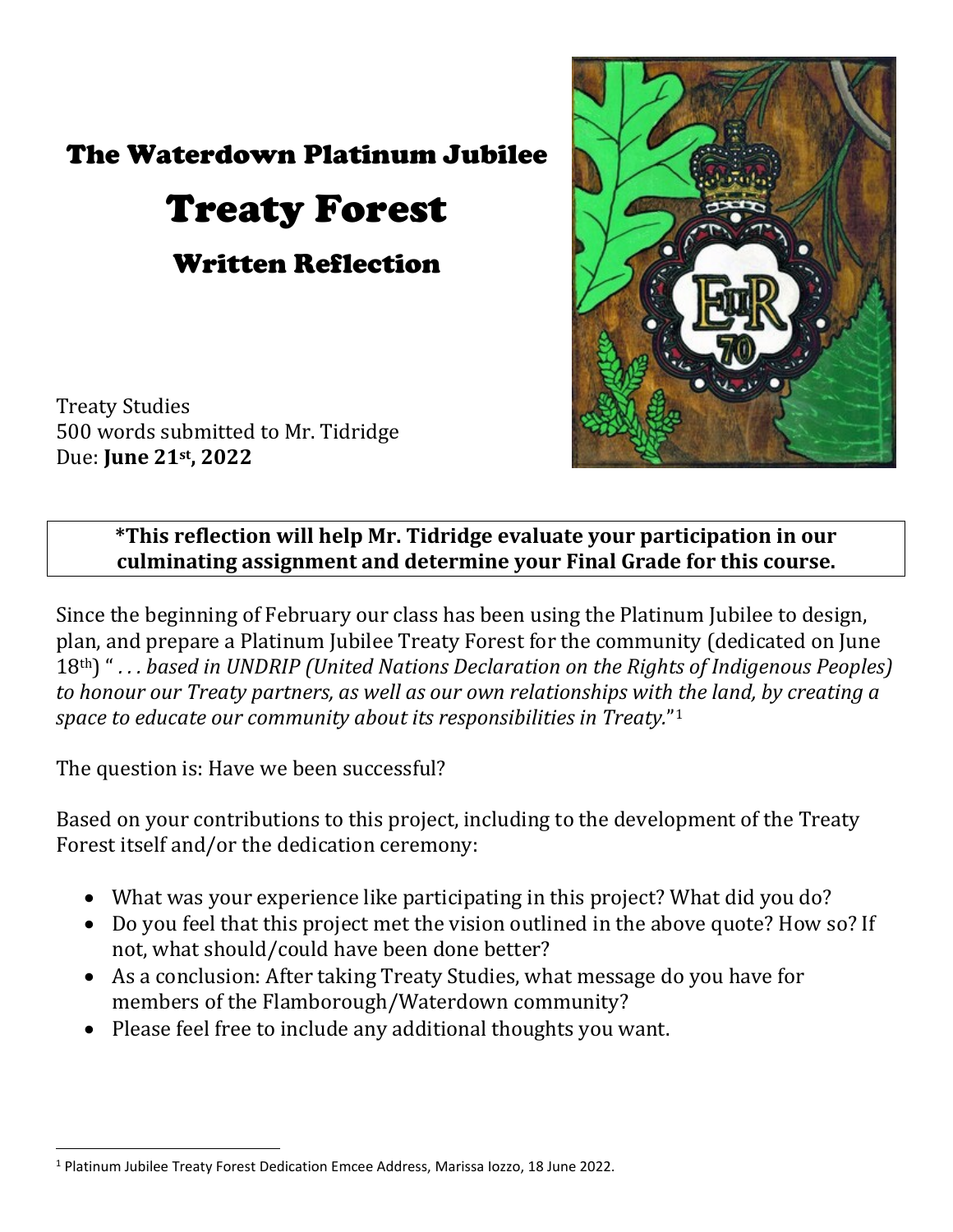## Evaluation Checklist:

Does the student's reflection, as well as conversations and observations had throughout the semester, demonstrate an understanding of the following Overall Curriculum Expectations?:

| Criteria:                                                      | Yes | N <sub>o</sub> | Comments: |
|----------------------------------------------------------------|-----|----------------|-----------|
| (NDA & NDW) A1: Political                                      |     |                |           |
| Inquiry: use the political                                     |     |                |           |
| inquiry process and the                                        |     |                |           |
| concepts of political thinking                                 |     |                |           |
| when investigating                                             |     |                |           |
| contemporary issues, events,                                   |     |                |           |
| and developments relating                                      |     |                |           |
| to Indigenous peoples                                          |     |                |           |
| in Canada;                                                     |     |                |           |
| (NDA & NDW) A2:                                                |     |                |           |
| Developing Transferable                                        |     |                |           |
| Skills: apply, in a variety of                                 |     |                |           |
| contexts, skills developed                                     |     |                |           |
| through investigations                                         |     |                |           |
| related to contemporary                                        |     |                |           |
| First Nations, Métis, and                                      |     |                |           |
| Inuit realities and                                            |     |                |           |
| perspectives                                                   |     |                |           |
| (NDA) B2: Cultural                                             |     |                |           |
| Revitalization and Cultural                                    |     |                |           |
| Continuity: demonstrate an                                     |     |                |           |
| understanding of key issues,                                   |     |                |           |
| developments, and                                              |     |                |           |
| challenges relating to First                                   |     |                |           |
| Nations, Métis, and Inuit                                      |     |                |           |
| cultural revitalization and                                    |     |                |           |
| cultural continuity.                                           |     |                |           |
| (NDA) C1: Community                                            |     |                |           |
| Governance, Planning, and                                      |     |                |           |
| Administration: demonstrate                                    |     |                |           |
| an understanding of various                                    |     |                |           |
| contemporary political,                                        |     |                |           |
| economic, and social issues                                    |     |                |           |
| and/or developments                                            |     |                |           |
| relating to First Nations,                                     |     |                |           |
| Métis, and Inuit community                                     |     |                |           |
| governance, planning, and                                      |     |                |           |
| administration, including                                      |     |                |           |
| issues related to land                                         |     |                |           |
| settlement                                                     |     |                |           |
| (NDA) D1: Indigenous Legal                                     |     |                |           |
| Rights and the Constitution:                                   |     |                |           |
| demonstrate an                                                 |     |                |           |
|                                                                |     |                |           |
| understanding of key                                           |     |                |           |
| constitutional and other                                       |     |                |           |
| legal issues relating to<br>Indigenous communities,            |     |                |           |
| governments, and                                               |     |                |           |
|                                                                |     |                |           |
| individuals in Canada,                                         |     |                |           |
| explaining their significance<br>for First Nations, Métis, and |     |                |           |
| Inuit relations with federal,                                  |     |                |           |
| provincial, and territorial                                    |     |                |           |
| governments;                                                   |     |                |           |
|                                                                |     |                |           |
|                                                                |     |                |           |
|                                                                |     |                |           |
|                                                                |     |                |           |
|                                                                |     |                |           |
|                                                                |     |                |           |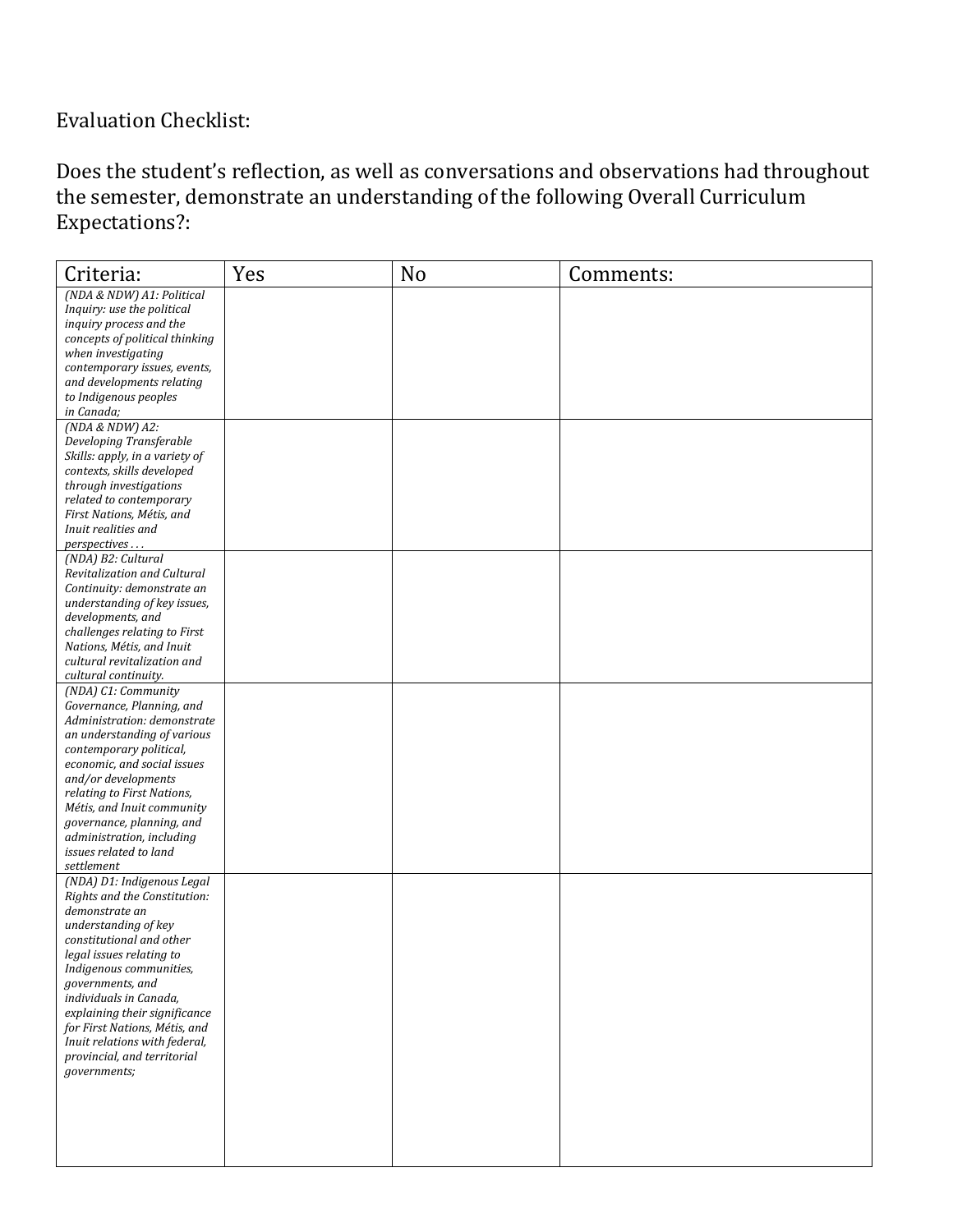| (NDA & NDW) E2: Social        |  |  |
|-------------------------------|--|--|
| Action and Leadership:        |  |  |
| demonstrate an                |  |  |
|                               |  |  |
| understanding of factors      |  |  |
| that influence social action  |  |  |
| related to Indigenous         |  |  |
| peoples, analysing various    |  |  |
| strategies and initiatives to |  |  |
| raise awareness of            |  |  |
| Indigenous realities and      |  |  |
| comparing the Canadian        |  |  |
| context with other national   |  |  |
|                               |  |  |
| contexts.                     |  |  |
| (NDW) B2: Connections to      |  |  |
| the Land: demonstrate an      |  |  |
| understanding of the          |  |  |
| significance of the land to   |  |  |
| Indigenous peoples around     |  |  |
| the world, analysing the      |  |  |
| consequences of               |  |  |
| displacement from             |  |  |
|                               |  |  |
| traditional territories and   |  |  |
| the benefits of Indigenous    |  |  |
| perspectives on resource      |  |  |
| management;                   |  |  |
| (NDW) B3: Indigenous          |  |  |
| Knowledge and Oral            |  |  |
| Traditions: demonstrate an    |  |  |
| understanding of the role of  |  |  |
| Indigenous knowledge,         |  |  |
|                               |  |  |
| storytelling, and storywork   |  |  |
| in fulfilling communal        |  |  |
| responsibilities, sustaining  |  |  |
| world views, and protecting   |  |  |
| cultural heritage.            |  |  |
| (NDW) C2: Human Rights,       |  |  |
| Social Justice, and Cultural  |  |  |
| Survival: demonstrate an      |  |  |
| understanding of various      |  |  |
|                               |  |  |
| legal and social factors      |  |  |
| affecting the human rights of |  |  |
| Indigenous peoples,           |  |  |
| including the role and        |  |  |
| rights of Indigenous women    |  |  |
| and children and the          |  |  |
| relationship between living   |  |  |
| conditions and human          |  |  |
| rights;                       |  |  |
| (NDW) C3: Political Trends    |  |  |
|                               |  |  |
| and Power Relations:          |  |  |
| demonstrate an                |  |  |
| understanding of the          |  |  |
| connections between           |  |  |
| political power and cultural  |  |  |
| survival, analysing the       |  |  |
| balance of power in a variety |  |  |
| of interactions between       |  |  |
| Indigenous and non-           |  |  |
| Indigenous groups;            |  |  |
| (NDW) C4: The Concept of      |  |  |
|                               |  |  |
| Self-Determination:           |  |  |
| demonstrate an                |  |  |
| understanding of the concept  |  |  |
| of self-determination,        |  |  |
| exploring a variety of        |  |  |
| perspectives on and           |  |  |
| arguments for Indigenous      |  |  |
| sovereignty/self-governance.  |  |  |
|                               |  |  |
|                               |  |  |
|                               |  |  |
|                               |  |  |
|                               |  |  |
|                               |  |  |
|                               |  |  |
|                               |  |  |